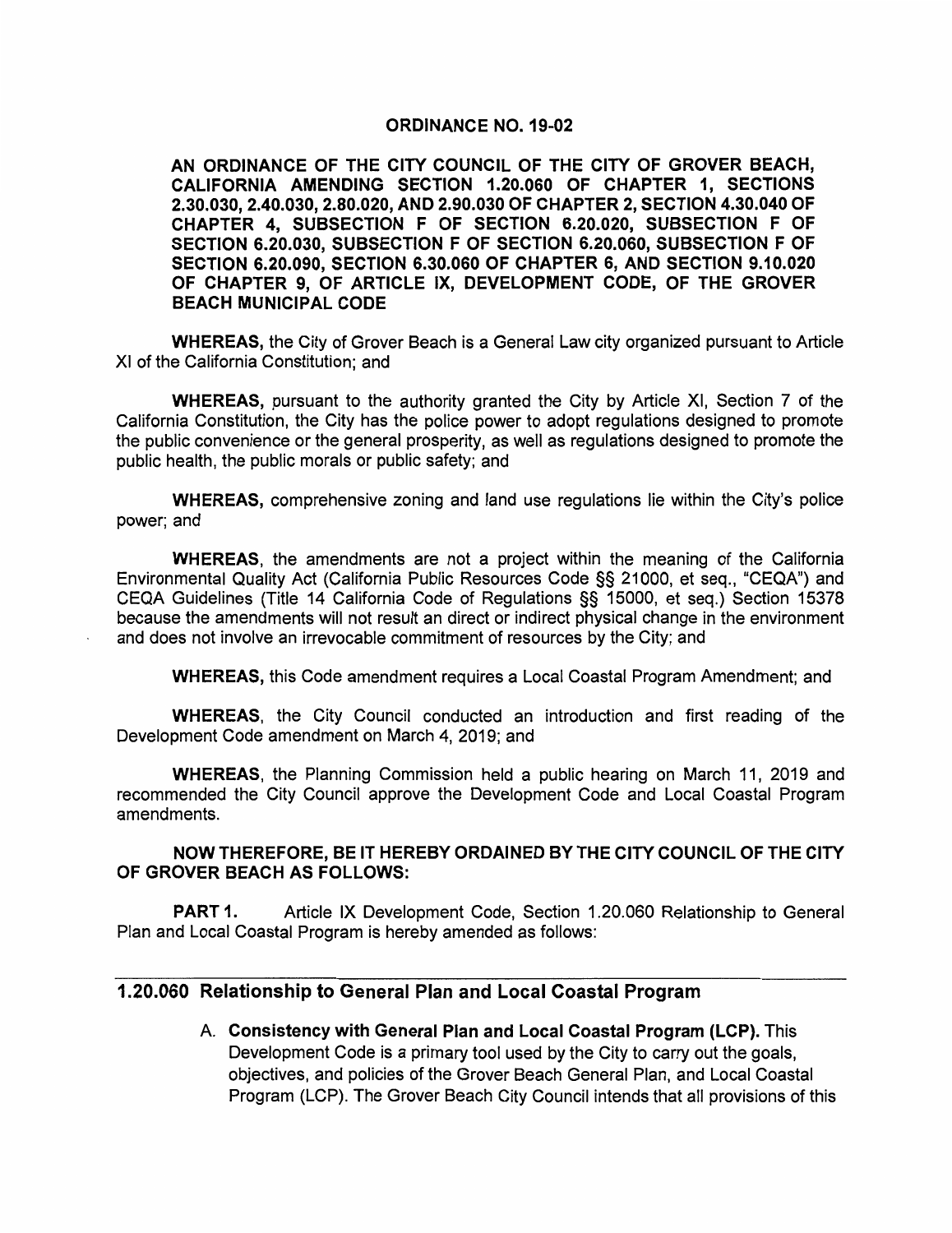Development Code be consistent with the General Plan and Local Coastal Program. Any land use, subdivision, or development approved in compliance with these regulations shall also be consistent with the General Plan and Local Coastal Program.

- **B. LCP provisions.** The following provisions of this Development Code constitute the City's ordinances for the implementation of the Grover Beach LCP, in compliance with the California Coastal Act:
	- 1. Chapter 1 Purpose and Applicability. All Sections.
	- 2. Chapter 2 Zone and Allowable Land Uses. Section 2.10 that affects the CPR1, CR1, CR2, CR3, CVS, CC, Cl, CIC, CGC, COS, CPB and CVB zones; Section 2.20 that affects the CPR1, CR1, CR2 and CR3 zones; Section 2.30 that affects the CVS and CC zones; Section 2.40 that affects the Cl and CIC zones; Section 2. 70 that affects the CGC, COS, CPB, and CVB zones; and Section 2.90 Overlay Zones.
	- 3. Chapter 3 Standards for All Development and Land Uses. All Sections.
	- 4. Chapter 4 Standards for Specific Development and Land Uses. All Sections.
	- 5. Chapter 5 Site Development Regulations. All Sections. Sections 5.10. 5.20 5 30 and 5.40.
	- 6. Chapter 6 Procedures. Sections 6.10, 6.20.040, 6.20.050, 6.20.100, and 6.30.
	- 7. Chapter 7 Administration. All Sections.
	- 8. Chapter 8 Subdivision Regulations. All Sections.
	- 9. Chapter 9 Definitions. All Sections.

**PART** 2. Article IX Development Code, Section 2.30.030 Commercial Zones Allowable Land Uses and Permit Requirements, Table 2.4 is hereby amended as follows:

## **2.30.030 Commercial Zones Allowable Land Uses and Permit Requirements**

| Table 2.4. Commercial Zones Allowable Land Uses and Permit Requirements |                   |                |    |          |    |                                                                                                                                                                                                                                                                                                                                                                                                                                 |                 |                                           |
|-------------------------------------------------------------------------|-------------------|----------------|----|----------|----|---------------------------------------------------------------------------------------------------------------------------------------------------------------------------------------------------------------------------------------------------------------------------------------------------------------------------------------------------------------------------------------------------------------------------------|-----------------|-------------------------------------------|
| <b>Land Use</b><br><b>STAR AREA</b>                                     |                   | CB CB-O        |    | NC OP RC |    | VSI<br>CVS <sup>1</sup>                                                                                                                                                                                                                                                                                                                                                                                                         | CC <sup>1</sup> | <b>Specific Use</b><br><b>Regulations</b> |
| <b>Manufacturing Uses</b>                                               | $1 - \frac{1}{2}$ |                |    |          |    |                                                                                                                                                                                                                                                                                                                                                                                                                                 |                 |                                           |
| <b>High Technology Uses</b>                                             | P <sup>4</sup>    | P <sup>4</sup> |    |          |    | P <sup>4</sup>                                                                                                                                                                                                                                                                                                                                                                                                                  | P               |                                           |
| Manufacturing - Artisan                                                 |                   |                |    |          |    |                                                                                                                                                                                                                                                                                                                                                                                                                                 | UP              | Section 3.10.020                          |
| Recreation, Education & Public Assembly                                 |                   |                |    |          |    | $\label{eq:2} \mathcal{L}_{\text{max}} = \frac{1}{2} \sum_{i=1}^{N} \mathcal{L}_{\text{max}} = \frac{1}{2} \sum_{i=1}^{N} \mathcal{L}_{\text{max}} = \frac{1}{2} \sum_{i=1}^{N} \mathcal{L}_{\text{max}} = \frac{1}{2} \sum_{i=1}^{N} \mathcal{L}_{\text{max}} = \frac{1}{2} \sum_{i=1}^{N} \mathcal{L}_{\text{max}} = \frac{1}{2} \sum_{i=1}^{N} \mathcal{L}_{\text{max}} = \frac{1}{2} \sum_{i=1}^{N} \mathcal{L}_{\text{max$ | 75 F            |                                           |
| Commercial Recreation Facility -<br>Indoor                              |                   |                |    |          |    |                                                                                                                                                                                                                                                                                                                                                                                                                                 |                 |                                           |
| $< 3,000$ sf                                                            | UP                | UP             | UP |          | UР | UP                                                                                                                                                                                                                                                                                                                                                                                                                              | UP              |                                           |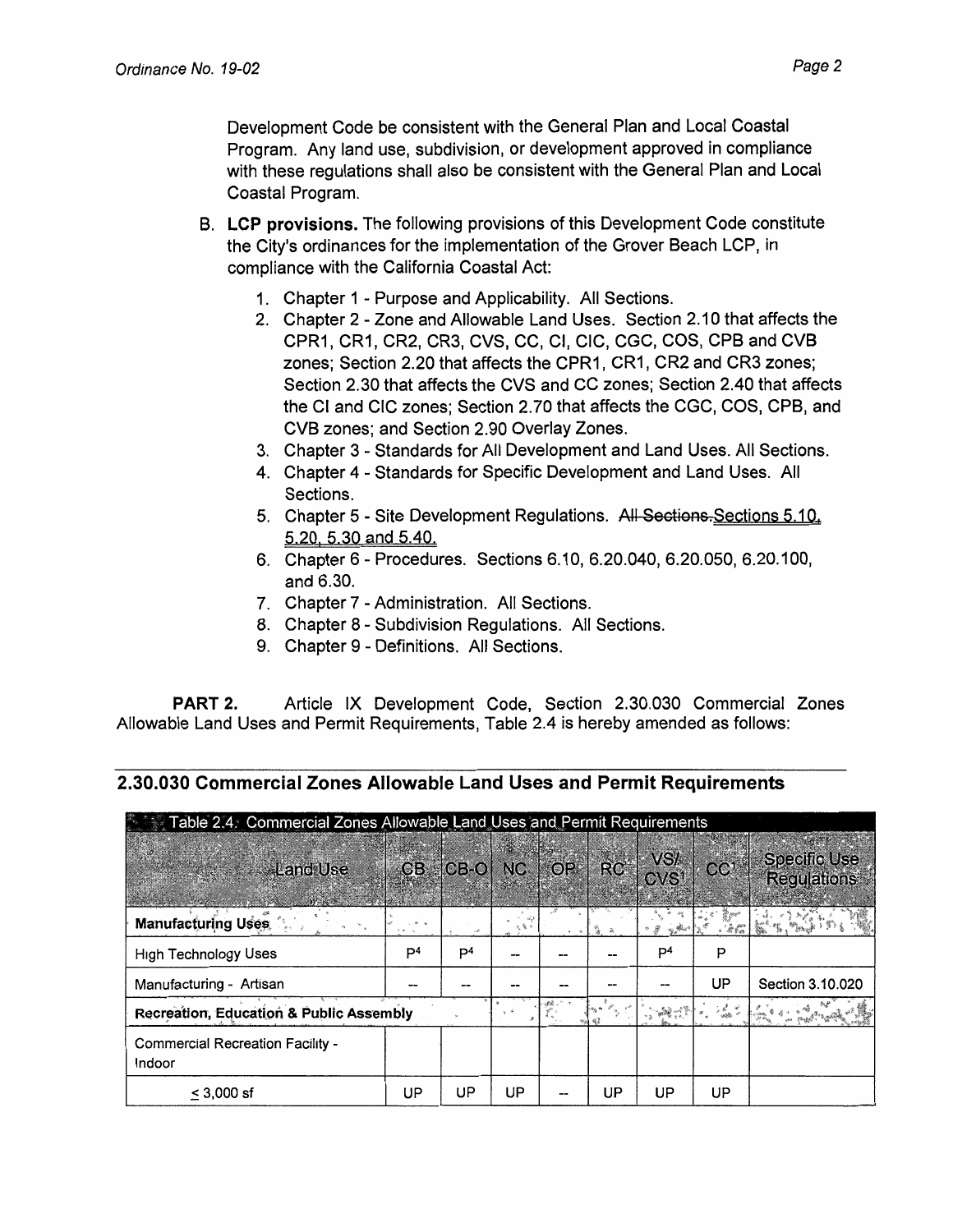| Table 2.4. Commercial Zones Allowable Land Uses and Permit Requirements |                                                           |            |                                      |                     |                          |                          |                 |                                           |
|-------------------------------------------------------------------------|-----------------------------------------------------------|------------|--------------------------------------|---------------------|--------------------------|--------------------------|-----------------|-------------------------------------------|
| Land Use:                                                               | CB                                                        | $CB-O$     | NC.                                  | OP                  | <b>RC</b>                | VSI.<br>CVS <sup>1</sup> | CC <sup>1</sup> | <b>Specific Use</b><br><b>Regulations</b> |
| $> 3,000$ sf                                                            | UP                                                        | UP         | $\overline{a}$                       | --                  | UP                       | UP                       | UP              |                                           |
| Commercial Recreation Facility -<br>Outdoor                             |                                                           |            |                                      | --                  |                          | UP                       | UP              |                                           |
| <b>Health/Fitness Facility</b>                                          | AUP <sup>4</sup>                                          | <b>AUP</b> | <b>AUP</b>                           | --                  | <b>AUP</b>               | AUP <sup>4</sup>         | <b>AUP</b>      |                                           |
| Meeting Facility, Public or Private                                     |                                                           |            |                                      |                     |                          |                          |                 |                                           |
| $\leq$ 3,000 sf                                                         | --                                                        | <b>AUP</b> | <b>AUP</b>                           | <b>AUP</b>          | <b>AUP</b>               | <b>AUP</b>               | <b>AUP</b>      |                                           |
| $> 3,000$ sf                                                            | --                                                        | UP         | UP                                   | UP                  | UP                       | UP                       | UP              |                                           |
| Park, Playground (Public)                                               | P                                                         | P          | P                                    | P                   | P                        | P                        | P               |                                           |
| Public or Quasi-Public Facility                                         | UP                                                        | UP         | UP                                   | UP                  | UP                       | UP                       | UP              |                                           |
| Recreational Vehicle Park                                               | --                                                        | --         | --                                   | --                  | --                       | UP                       | --              |                                           |
| Specialized Education/Training                                          | --                                                        | UP         | --                                   | --                  | UP                       | --                       | UP              |                                           |
| Studio - Art, Dance, Martial Arts                                       | AUP <sup>4</sup>                                          | <b>AUP</b> | <b>AUP</b>                           | --                  | <b>AUP</b>               | AUP <sup>4</sup>         | <b>AUP</b>      |                                           |
| $\mathcal{P}$<br>ای م<br>Residential<br>龙峰<br>$\delta_{\rm cr}$ .       |                                                           |            | 一等<br>e de la provincia<br>Castella  | $\mathcal{A}$<br>25 | 医绿                       | 山原                       |                 |                                           |
| Home Occupation                                                         | P                                                         | P          | P                                    | P                   | P                        | P                        | P               | Section 6.20.070                          |
| Live/Work Unit                                                          |                                                           | UP         | UP                                   | UP                  | --                       | --                       | UP              | Section 4.10.090                          |
| Mixed-Use Project                                                       | UP                                                        | UP         | UP                                   | UP                  | UP                       | UP <sup>2</sup>          | UP              | Section 4.10.110                          |
| Multi-Family Dwelling                                                   | --                                                        | UP         | ---                                  | --                  | --                       |                          | --              | Section 2.30.040                          |
| Residential Care Facility for the<br>Elderly                            | UP <sup>4</sup>                                           | UP         | ---                                  | --                  |                          |                          | --              |                                           |
| Senior Housing                                                          | UP <sup>4</sup>                                           | UP         |                                      |                     |                          |                          |                 | Section 4.10.180                          |
| Single Room Occupancy Facility                                          | --                                                        | UP         |                                      | --                  | $\overline{\phantom{a}}$ | --                       | ⊷               | Section 4.10.200                          |
| <b>Transitional &amp; Supportive Housing</b>                            | Б                                                         | Ē          | Б                                    | Б                   | $\overline{5}$           | $\underline{P}^2$        | Б               |                                           |
| Retail <b>Retail</b>                                                    | $\frac{1}{2} \sum_{i=1}^{n} \frac{1}{2}$<br>$\ll^{\nu-2}$ | र है       | œ,<br>$\hat{\Sigma}^{\rm s}_i$<br>÷, | $\kappa_{\rm e}$    |                          | 三、海参                     |                 | $\tilde{\Delta}$                          |
| <b>Adult Business</b>                                                   | --                                                        | --         | --                                   | --                  | UP                       |                          |                 | Section 4.20                              |
| <b>Automobile Service Station</b>                                       |                                                           | -⇒         | --                                   | --                  | UP                       | --                       | --              |                                           |
| Bar/Tavern/Night Club                                                   | UP                                                        | UP         | --                                   | --                  | <b>UP</b>                | UP                       | --              |                                           |
| Building/Landscape Materials, Indoor                                    | P                                                         | P          | --                                   | --                  | P                        | --                       | --              |                                           |
| Building/Landscape Materials,<br>Outdoor                                | --                                                        | UP         |                                      | --                  | UP                       |                          |                 |                                           |
|                                                                         |                                                           |            |                                      |                     |                          |                          |                 |                                           |
| General Retail, except the following                                    | P                                                         | P          | P                                    | <b>AUP</b>          | ${\sf P}$                | P                        | P               |                                           |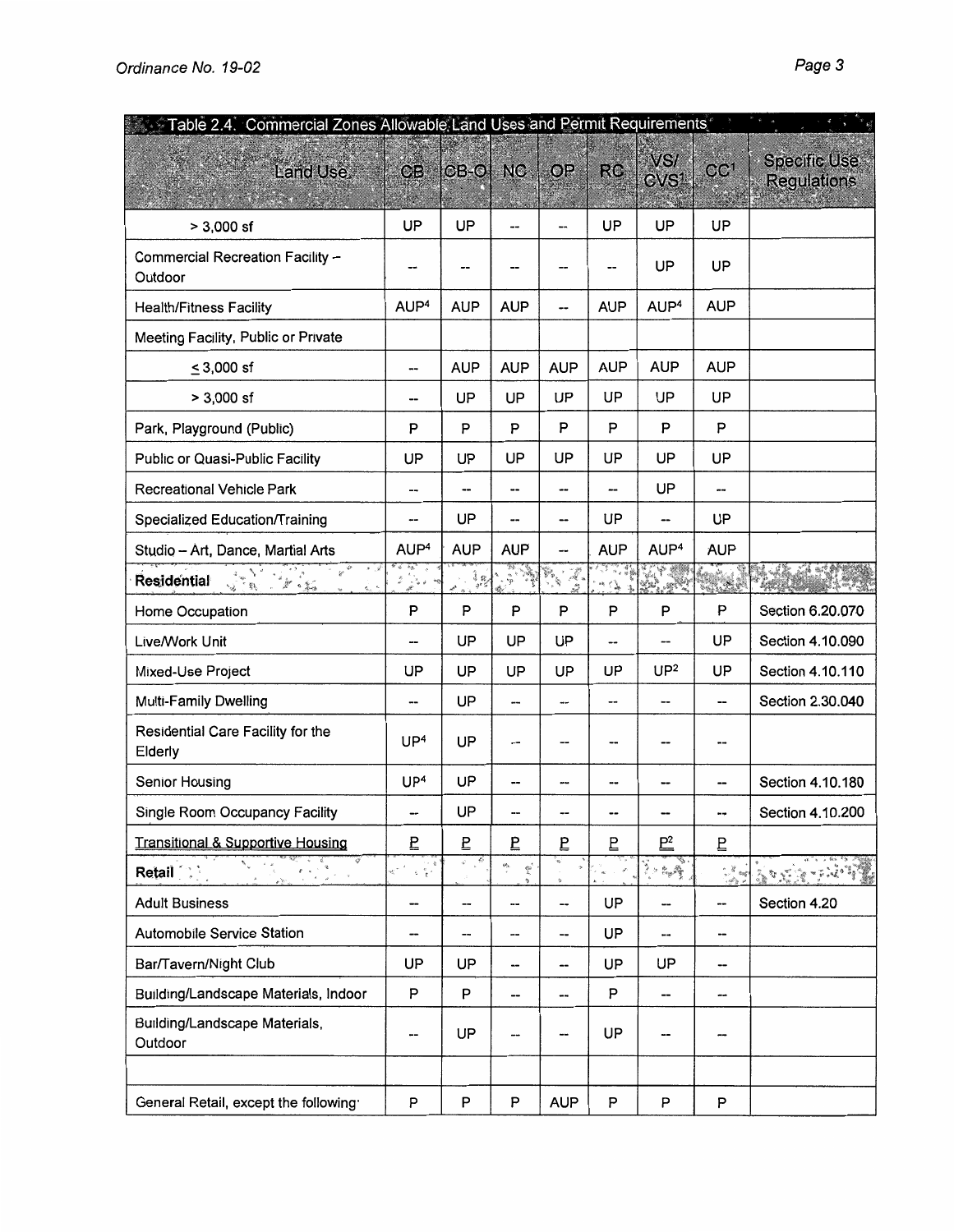| Table 2.4. Commercial Zones Allowable Land Uses and Permit Requirements                                                                               |                          |                 |            |                          |                 |                         | $\frac{q_i}{R}$                                        |                                                                                            |
|-------------------------------------------------------------------------------------------------------------------------------------------------------|--------------------------|-----------------|------------|--------------------------|-----------------|-------------------------|--------------------------------------------------------|--------------------------------------------------------------------------------------------|
| <b>Land Use</b>                                                                                                                                       | CB.                      | CB-O NC         |            | OP                       | <b>RC</b>       | VSI<br>CVS <sup>1</sup> | CC <sup>1</sup>                                        | <b>Specific Use</b><br><b>Regulations</b>                                                  |
|                                                                                                                                                       |                          |                 |            |                          |                 |                         |                                                        |                                                                                            |
| Alcoholic Beverage Sales                                                                                                                              | UP                       | UP              | UP         | --                       | UP              | UP                      | --                                                     |                                                                                            |
| Drive-thru                                                                                                                                            | --                       | --              | --         | --                       | UP              | --                      | --                                                     |                                                                                            |
| Floor area (single tenant over<br>5,000 square feet)                                                                                                  | P                        | P               |            |                          | P               | P                       | P                                                      |                                                                                            |
| Operating between 10:00<br>p.m. and 7 00 a.m.                                                                                                         | <b>AUP</b>               | <b>AUP</b>      | --         | --                       | <b>AUP</b>      | <b>AUP</b>              | UP                                                     |                                                                                            |
| Resale Stores                                                                                                                                         | P                        | P               | P          | <b>AUP</b>               | P               | P                       | P                                                      | Section 4.10.160                                                                           |
| <b>Thrift Store</b>                                                                                                                                   | <b>AUP</b>               | <b>AUP</b>      | <b>AUP</b> | $\rightarrow$            | <b>AUP</b>      | --                      | --                                                     | Section 4.10.210                                                                           |
| <b>Plant Nursery</b>                                                                                                                                  | <b>AUP</b>               | <b>AUP</b>      |            | --                       | <b>AUP</b>      | <b>AUP</b>              | <b>AUP</b>                                             |                                                                                            |
| Restaurant                                                                                                                                            | P                        | P               | P          | <b>AUP</b>               | P               | P                       | <b>AUP</b>                                             |                                                                                            |
| Drive-thru                                                                                                                                            | ⊷                        | --              | --         | --                       | UP              | --                      | --                                                     |                                                                                            |
| Live Entertainment                                                                                                                                    | P                        | P               | P          | P                        | P               | P                       | <b>AUP</b>                                             | Section 4.10.080                                                                           |
| <b>Sidewalk Seating</b>                                                                                                                               | P                        | P               | --         | --                       | --              | P                       | --                                                     | Section 4.10.190                                                                           |
| <b>Vehicle Sales</b>                                                                                                                                  | --                       | --              | ÷          | --                       | UP              | --                      | --                                                     |                                                                                            |
| Wine Tasting                                                                                                                                          | P                        | P               | --         |                          | --              | P                       | P                                                      |                                                                                            |
| ₹<br>$\label{eq:2.1} \epsilon_0\frac{\epsilon_0^{(2)}-\epsilon_0}{\epsilon_0-\epsilon_0}=\frac{\epsilon_0}{\epsilon_0-\epsilon_0},$<br>ž.<br>Services | $a, \frac{3}{2}$         |                 | $\epsilon$ | $\sim_{\Delta}$          |                 | ÷                       | $\sigma_{\mathbf{k}}$<br>$\frac{2}{3}$ . $\frac{5}{6}$ | $\begin{pmatrix} 1 & 1 \\ 1 & 1 \\ 1 & 1 \end{pmatrix}$<br>$q\stackrel{d^2}{\rightarrow}q$ |
| <b>Animal Care Facility</b>                                                                                                                           | --                       | <b>AUP</b>      | <b>AUP</b> |                          | <b>AUP</b>      | $\overline{a}$          | <b>AUP</b>                                             |                                                                                            |
| Automated Teller Machine (ATM)                                                                                                                        | P                        | P               | <b>AUP</b> | <b>AUP</b>               | P               | P                       | P                                                      |                                                                                            |
| <b>Business Support Services</b>                                                                                                                      | P                        | P               | P          | P                        | P               | --                      | P                                                      |                                                                                            |
| Child Day Care - Day Care Center                                                                                                                      |                          | UP              | UP         | UP                       | UP              |                         | UP                                                     |                                                                                            |
| <b>Equipment Rental</b>                                                                                                                               | $\overline{\phantom{a}}$ | --              | --         | $\overline{\phantom{a}}$ | UP              | ⊷                       | --                                                     |                                                                                            |
| <b>Financial Institutions</b>                                                                                                                         | P                        | P               | --         | --                       | P               | --                      | --                                                     |                                                                                            |
| Lodging                                                                                                                                               | UP                       | UP              | --         | --                       | UP <sup>3</sup> | UP                      | UP                                                     |                                                                                            |
| Massage Establishments                                                                                                                                | P <sup>4</sup>           | P               | P          | P                        | P               |                         | P                                                      | Section 4.10.100                                                                           |
| Medical Services - Clinic /Urgent Care                                                                                                                | --                       | UP              | --         | UP                       | UP              | --                      | --                                                     |                                                                                            |
| Medical Services - Doctor Office                                                                                                                      | P                        | P               | P          | P                        | P               | --                      | <b>AUP</b>                                             |                                                                                            |
| Medical Services - Extended Care                                                                                                                      | --                       | UP <sup>4</sup> | --         | UP                       | UP              | --                      | --                                                     |                                                                                            |
| Office - Business/Service                                                                                                                             | P                        | P               | P          | P                        | P               | $\mathsf{P}^4$          | P                                                      |                                                                                            |
| Office - Professional                                                                                                                                 | P                        | P               | P          | P                        | P               | P <sup>4</sup>          | P                                                      |                                                                                            |
| Office - Visitor Serving                                                                                                                              | $\equiv$                 | $\equiv$        | $\equiv$   | $\equiv$                 | $\equiv$        | Ē                       | E                                                      |                                                                                            |

 $\mathcal{L}$ 

 $\sim$   $\sim$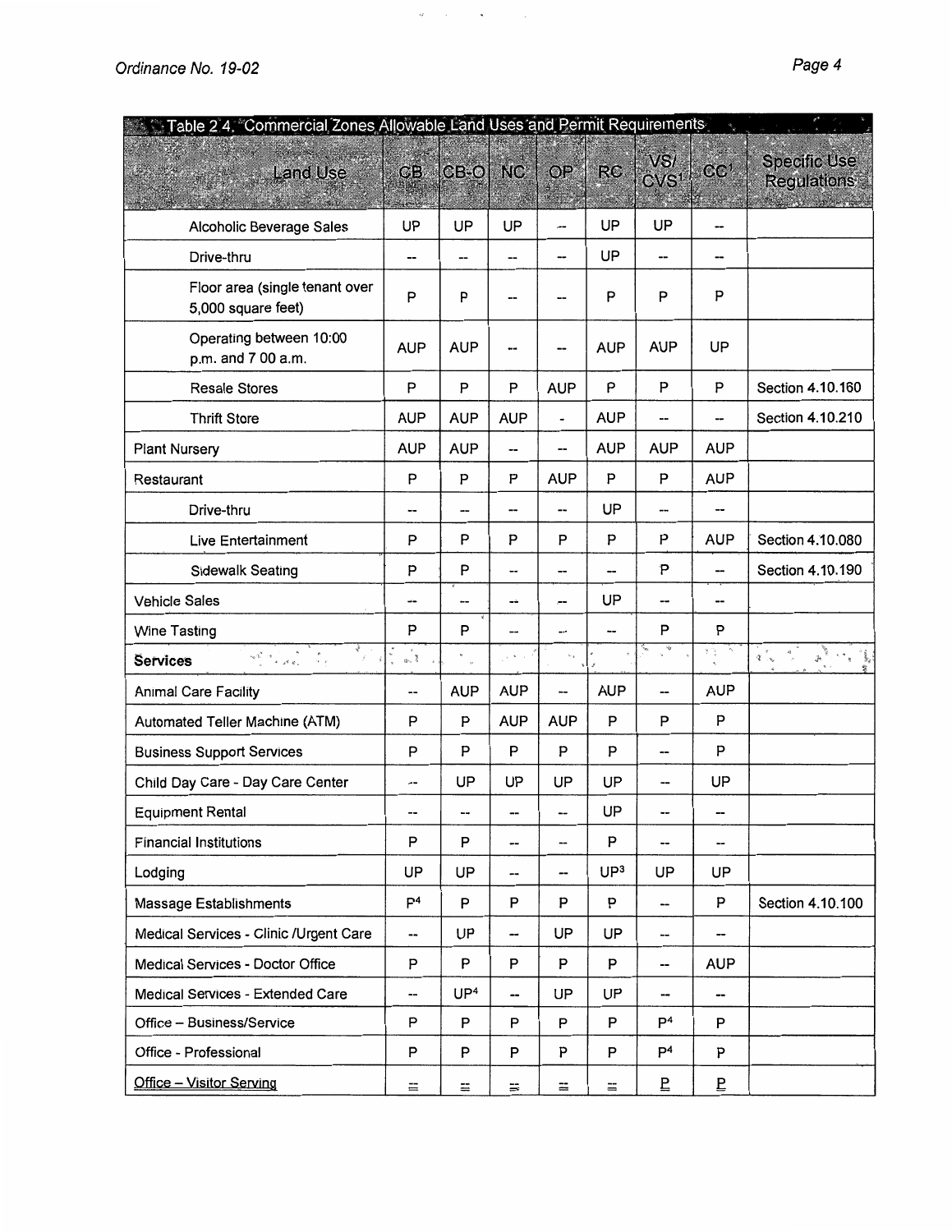| Table 2.4. Commercial Zones Allowable Land Uses and Permit Requirements |                           |            |    |           |            |                                      |                             |                                           |
|-------------------------------------------------------------------------|---------------------------|------------|----|-----------|------------|--------------------------------------|-----------------------------|-------------------------------------------|
| <b>Land Use</b>                                                         | CB <sup>-</sup>           | CB-O NC    |    | <b>OP</b> | RC.        | VSI <sub>1</sub><br>CVS <sup>1</sup> | CC <sup>1</sup>             | <b>Specific Use</b><br><b>Regulations</b> |
| <b>Personal Services</b>                                                | P                         | P          | P  | P         | P          | P                                    | <b>AUP</b>                  |                                           |
| <b>Personal Services - Restricted</b>                                   | --                        |            |    | --        | UP         |                                      | --                          |                                           |
| Repair Services - Small Equipment                                       |                           | P          | P  | --        | P          |                                      | --                          |                                           |
| Recycling - Reverse Vending<br><b>Machines</b>                          |                           | P          |    | --        | P          |                                      |                             | Section 4.10.150                          |
| Recycling - Small Collection Facility                                   |                           | P          |    |           | P          |                                      |                             | Section 4.10.150                          |
| Vehicle Rental                                                          | $\sim$                    | <b>AUP</b> |    | --        | <b>AUP</b> | AUP <sup>5</sup>                     | AUP <sup>5</sup>            | Section 2.30.050                          |
| Vehicle Repair & Services                                               |                           | --         |    |           | UP         |                                      |                             |                                           |
|                                                                         | $\mathbf{1}$ $\mathbf{4}$ |            |    |           |            | $\tilde{\mathbf{w}}$                 | $\mathcal{A}^{\mathcal{R}}$ |                                           |
| <b>Transportation &amp; Infrastructure</b>                              | ŵ                         | $\bullet$  |    | ¥         | ٠ę۰        | $\mathfrak{H}_{\mathbb{L}}$          |                             |                                           |
| <b>Parking Facility</b>                                                 | UP                        | UP         | UP | UP        | UP         | UP                                   | UP                          |                                           |
| <b>Telecommunication Facility</b>                                       | UP                        | UP         | UP | UP        | UP         | UP <sup>6</sup>                      | UP.                         | Section 4.40                              |

End Note

1. Projects located m the Coastal Zone may require a Coastal Development Permit (See Section 6.20.040).

2. Use not allowed west of the Union Pacific Railroad tracks or on APN 060-011-036.

3 Use not allowed on West Grand Avenue.

4. Permitted above or behind ground floor commercial uses on West Grand Avenue.

5 Permitted if visitor-serving (e.g , automobiles or beach related vehicles) No moving trucks.

6. Telecommunication facilities are prohibited west of Highway 1, unless they are not visible from public viewing areas, meet the standards of Section 4.40030.A1, or such a prohibition would result in a conflict with Federal Law.

#### Legend

- P Permitted Use
- AUP Administrative Use Permit Required
- UP Use Permit Required
- $\overline{\phantom{a}}$ Use Not Allowed

**PART 3.** Article IX Development Code, Section 2.40,030 Industrial Zones Allowable Land Uses and Permit Requirements is hereby amended as follows: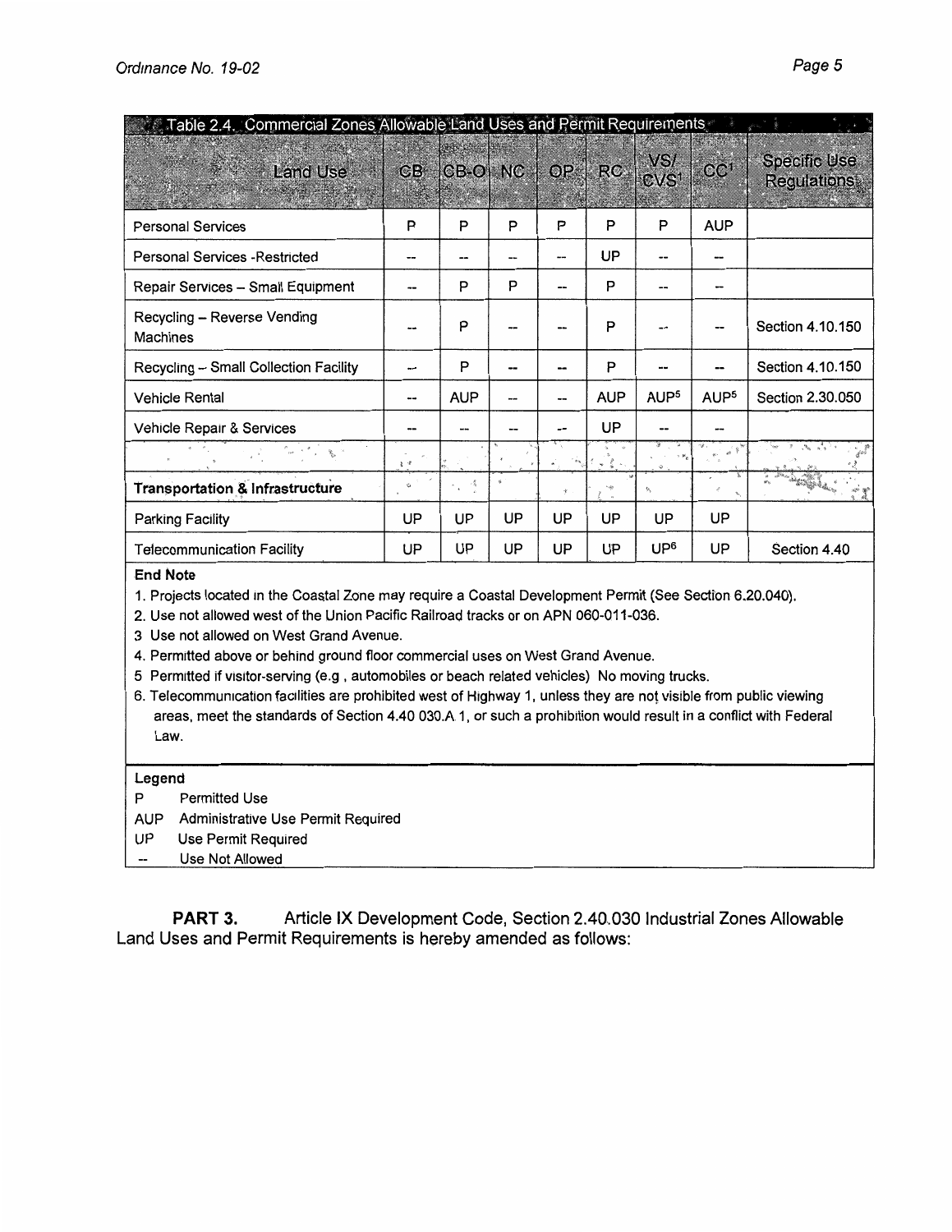# **2.40.030 Industrial Zones Allowable Land Uses and Permit Requirements**

| Table 2.6 Industrial Zones Allowable Land Uses and Permit Requirements                                                                       |                                                                                        |                            |                              | 4 條<br>$\frac{1}{2}$                      |
|----------------------------------------------------------------------------------------------------------------------------------------------|----------------------------------------------------------------------------------------|----------------------------|------------------------------|-------------------------------------------|
| <b>Land Use</b>                                                                                                                              | CI <sup>t</sup>                                                                        | Cl <sup>1</sup>            | 34                           | <b>Specific Use</b><br><b>Requlations</b> |
| Industry, Manufacturing & Processing<br>والحجين                                                                                              |                                                                                        | s                          | ø                            |                                           |
| <b>High Technology Uses</b>                                                                                                                  | P                                                                                      | P                          | P                            |                                           |
| Manufacturing, Artisan                                                                                                                       | P                                                                                      | P                          | P                            | Section 4.10.130                          |
| Manufacturing/Processing, Heavy                                                                                                              |                                                                                        | --                         | UP                           | Section 4.10.130                          |
| Manufacturing/Processing, Light                                                                                                              | P                                                                                      | P                          | P                            | Section 4.10.130                          |
| Manufacturing/Processing, Medium                                                                                                             | UP                                                                                     |                            | UP                           | Section 4.10.130                          |
| <b>Media Production</b>                                                                                                                      | P                                                                                      | P                          | P                            |                                           |
| <b>Commercial Cannabis Activity &amp; Uses</b>                                                                                               | UP                                                                                     | UP                         | UP                           | Section 4.10.045                          |
| Printing and Publishing                                                                                                                      | P                                                                                      | P                          | P                            |                                           |
| Recycling - Processing Facilities                                                                                                            |                                                                                        |                            | UP                           | Section 4.10.150                          |
| Storage - Warehouse                                                                                                                          | P                                                                                      | P                          | P                            |                                           |
| Storage - Outdoor                                                                                                                            | UP.                                                                                    | $\ddotsc$                  | UP                           | Section 4.10.130                          |
| Storage - Personal Storage Facility                                                                                                          | P                                                                                      |                            | P                            | Section 4.10.140                          |
| Storage - Vehicles                                                                                                                           | UP                                                                                     |                            | UP                           | Section 4.10.130                          |
| Wholesaling & Distribution                                                                                                                   | P                                                                                      | P                          | P                            |                                           |
| Recreation, Education & Public Assembly<br>$\begin{smallmatrix}&0&&&&&\cdots&\\&0&1&&&&&\cdots&\\0&&&&&&&\cdots&\\&&&&&&&&\end{smallmatrix}$ | $\overline{\mathcal{L}_{\mathcal{G}_{\mathcal{A}}^{(1)}}^{\mathcal{G}_{\mathcal{A}}}}$ | $\mathcal{L}$<br>$\forall$ | $\mathcal{G}^{\mathfrak{t}}$ |                                           |
| Commercial Recreation Facility - Outdoor                                                                                                     | UP                                                                                     | UP                         | UP                           |                                           |
| <b>Health/Fitness Facility</b>                                                                                                               | <b>AUP</b>                                                                             | <b>AUP</b>                 | <b>AUP</b>                   |                                           |
| Meeting Facility, public or private                                                                                                          |                                                                                        |                            |                              |                                           |
| $\leq$ 3,000 sf                                                                                                                              | <b>AUP</b>                                                                             | <b>AUP</b>                 | <b>AUP</b>                   |                                           |
| $> 3,000$ sf                                                                                                                                 | UP                                                                                     | UP                         | UP                           |                                           |
| Studio - Art, Dance, Martial Arts                                                                                                            | <b>AUP</b>                                                                             | <b>AUP</b>                 | <b>AUP</b>                   |                                           |
| Public or Quasi-Public Facility                                                                                                              | UP                                                                                     | UP                         | UP                           |                                           |
| Specialized Education/Training                                                                                                               | UP                                                                                     | UP                         | UP                           |                                           |
| Residential<br>$a \rightarrow e$                                                                                                             | $\mathcal{A}_A$<br>$\mathcal{R}$<br>$\epsilon$                                         | $\mathcal{F}$<br>$\omega$  | $\theta$<br>ë.               | $\frac{d}{dt} \omega_{\rm{eff}} = -0$     |
| Caretaker's Residence                                                                                                                        | <b>AUP</b>                                                                             | <b>AUP</b>                 | <b>AUP</b>                   | Section 4.10.050                          |
| Home Occupation                                                                                                                              | P                                                                                      | --                         | P                            | Section 6.20.070                          |
| Live/work Unit                                                                                                                               | UP                                                                                     | UP                         | UP                           | Section 4.10.090                          |
| Transitional & Supportive Housing                                                                                                            | Ē                                                                                      | E                          | 모                            |                                           |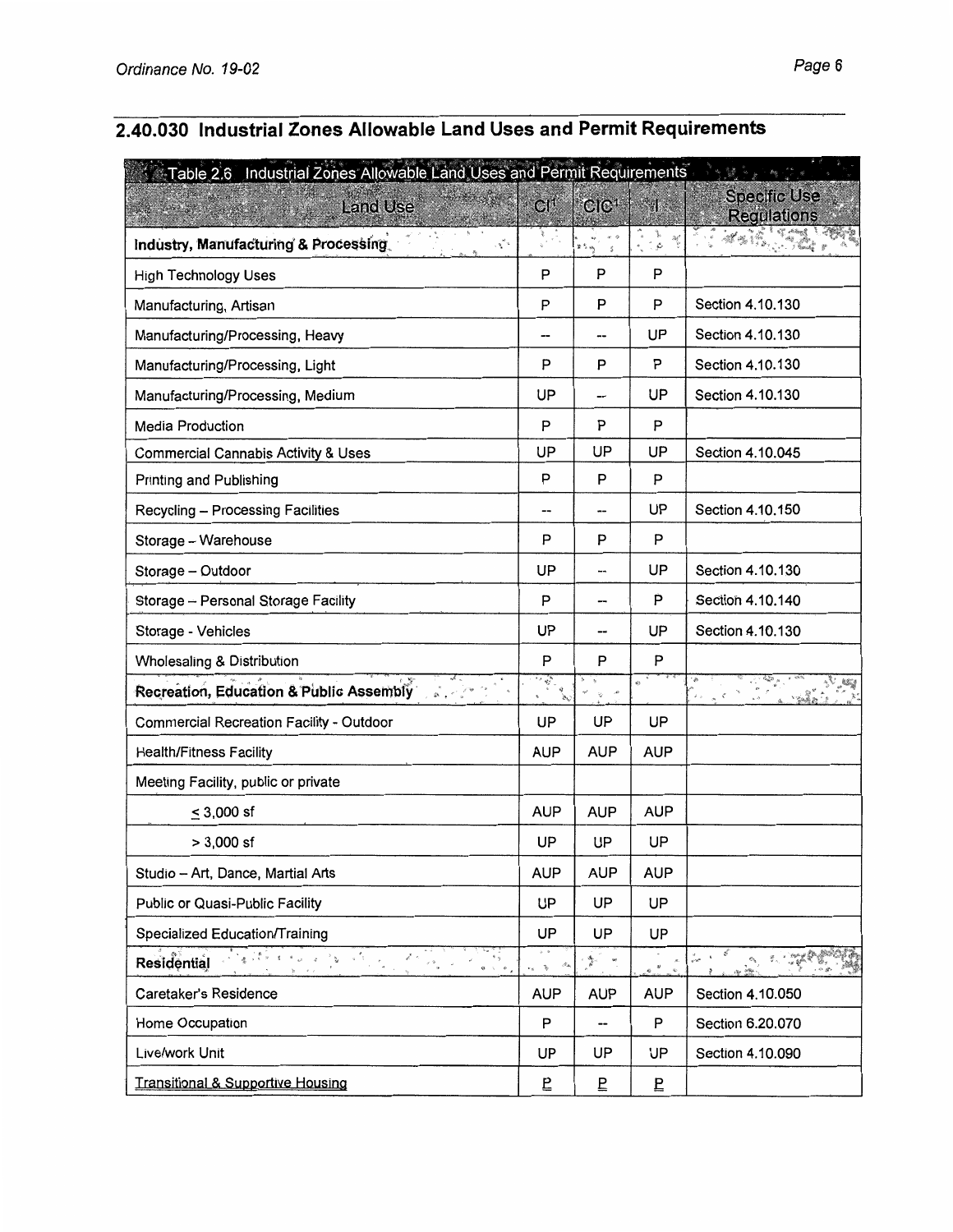| Table 2.6. Industrial Zones Allowable Land Uses and Permit Requirements                                                                                                                                                                                                                                                                                                                |                                                                                                                                                                                                                                                                                                                                                                                               |                                      |                                                                                                     |                                           |
|----------------------------------------------------------------------------------------------------------------------------------------------------------------------------------------------------------------------------------------------------------------------------------------------------------------------------------------------------------------------------------------|-----------------------------------------------------------------------------------------------------------------------------------------------------------------------------------------------------------------------------------------------------------------------------------------------------------------------------------------------------------------------------------------------|--------------------------------------|-----------------------------------------------------------------------------------------------------|-------------------------------------------|
| S REAR SAL<br><b>Land Use</b>                                                                                                                                                                                                                                                                                                                                                          | $CI^1$                                                                                                                                                                                                                                                                                                                                                                                        | CIC <sup>1</sup>                     | $\mathbf{H}$                                                                                        | <b>Specific Use</b><br><b>Regulations</b> |
| Retail                                                                                                                                                                                                                                                                                                                                                                                 | $\frac{1}{2} \sum_{i=1}^N \frac{1}{2} \sum_{i=1}^N \frac{1}{2} \sum_{i=1}^N \frac{1}{2} \sum_{i=1}^N \frac{1}{2} \sum_{i=1}^N \frac{1}{2} \sum_{i=1}^N \frac{1}{2} \sum_{i=1}^N \frac{1}{2} \sum_{i=1}^N \frac{1}{2} \sum_{i=1}^N \frac{1}{2} \sum_{i=1}^N \frac{1}{2} \sum_{i=1}^N \frac{1}{2} \sum_{i=1}^N \frac{1}{2} \sum_{i=1}^N \frac{1}{2} \sum_{i=$<br>¢<br>$g^{\mu \rightarrow \nu}$ | $\frac{1}{2}$<br>法<br>$\mathfrak{D}$ | تن الأبه                                                                                            | <b>Tage</b>                               |
| <b>Accessory Retail/Service Use</b>                                                                                                                                                                                                                                                                                                                                                    | P                                                                                                                                                                                                                                                                                                                                                                                             | P                                    | P                                                                                                   | Section 4.10.020                          |
| <b>Adult Business</b>                                                                                                                                                                                                                                                                                                                                                                  | UP                                                                                                                                                                                                                                                                                                                                                                                            |                                      | --                                                                                                  | Section 4.20                              |
| <b>Automobile Service Station</b>                                                                                                                                                                                                                                                                                                                                                      | UP                                                                                                                                                                                                                                                                                                                                                                                            | --                                   | UP                                                                                                  |                                           |
| Building/Landscape Materials, Indoor                                                                                                                                                                                                                                                                                                                                                   | P                                                                                                                                                                                                                                                                                                                                                                                             | --                                   | P                                                                                                   |                                           |
| Building/Landscape Materials, Outdoor                                                                                                                                                                                                                                                                                                                                                  | UP                                                                                                                                                                                                                                                                                                                                                                                            | --                                   | UP                                                                                                  | Section 4.10.130                          |
| <b>Fuel Dealer</b>                                                                                                                                                                                                                                                                                                                                                                     | UP                                                                                                                                                                                                                                                                                                                                                                                            | --                                   | UP                                                                                                  |                                           |
| <b>General Retail</b>                                                                                                                                                                                                                                                                                                                                                                  | P                                                                                                                                                                                                                                                                                                                                                                                             | P                                    | P                                                                                                   |                                           |
| <b>Plant Nursery</b>                                                                                                                                                                                                                                                                                                                                                                   | P                                                                                                                                                                                                                                                                                                                                                                                             | --                                   | P                                                                                                   |                                           |
| Restaurant                                                                                                                                                                                                                                                                                                                                                                             | UP                                                                                                                                                                                                                                                                                                                                                                                            | UP                                   | UP                                                                                                  |                                           |
| <b>Vehicle Sales</b>                                                                                                                                                                                                                                                                                                                                                                   | P                                                                                                                                                                                                                                                                                                                                                                                             |                                      | P                                                                                                   |                                           |
| vö<br>Services :<br>$\frac{1}{n-k} \geq \frac{1}{n} \sum_{i=0}^{n} \frac{1}{n} \sum_{i=0}^{n} \frac{1}{n} \sum_{i=0}^{n} \frac{1}{n} \sum_{i=0}^{n} \frac{1}{n} \sum_{i=0}^{n} \frac{1}{n} \sum_{i=0}^{n} \frac{1}{n} \sum_{i=0}^{n} \frac{1}{n} \sum_{i=0}^{n} \frac{1}{n} \sum_{i=0}^{n} \frac{1}{n} \sum_{i=0}^{n} \frac{1}{n} \sum_{i=0}^{n} \frac{1}{n} \sum_{i=0}^{n} \frac{1}{$ | $\frac{m}{\pi} <$<br>$\hat{c}_{\text{spec}}$                                                                                                                                                                                                                                                                                                                                                  | 文章 字文                                | $\gamma_{\rm eff}/\gamma$<br>$\mathcal{J}^{\mathcal{L}}$ as $\mathcal{J}_{\mathcal{M},\mathcal{L}}$ | <b>By Litt Print</b>                      |
| <b>ATM</b>                                                                                                                                                                                                                                                                                                                                                                             | P                                                                                                                                                                                                                                                                                                                                                                                             | P                                    | P                                                                                                   |                                           |
| Animal Boarding                                                                                                                                                                                                                                                                                                                                                                        | <b>AUP</b>                                                                                                                                                                                                                                                                                                                                                                                    | --                                   | <b>AUP</b>                                                                                          |                                           |
| <b>Animal Care Facilities</b>                                                                                                                                                                                                                                                                                                                                                          | P                                                                                                                                                                                                                                                                                                                                                                                             |                                      | P                                                                                                   |                                           |
| <b>Business Support Services</b>                                                                                                                                                                                                                                                                                                                                                       | P                                                                                                                                                                                                                                                                                                                                                                                             | P                                    | P                                                                                                   |                                           |
| <b>Catering Service</b>                                                                                                                                                                                                                                                                                                                                                                | P                                                                                                                                                                                                                                                                                                                                                                                             | P                                    | P                                                                                                   |                                           |
| <b>Equipment Rental</b>                                                                                                                                                                                                                                                                                                                                                                | P                                                                                                                                                                                                                                                                                                                                                                                             | $\overline{a}$                       | P                                                                                                   | Section 4.10.130                          |
| Maintenance Service - Client Site Services                                                                                                                                                                                                                                                                                                                                             | P                                                                                                                                                                                                                                                                                                                                                                                             | P                                    | P                                                                                                   | Section 4.10.130                          |
| Medical services - Clinic/Urgent Care                                                                                                                                                                                                                                                                                                                                                  | P                                                                                                                                                                                                                                                                                                                                                                                             |                                      | P                                                                                                   |                                           |
| Mortuary/Funeral Home                                                                                                                                                                                                                                                                                                                                                                  | UP                                                                                                                                                                                                                                                                                                                                                                                            |                                      | UP                                                                                                  |                                           |
| Office - Business/Service                                                                                                                                                                                                                                                                                                                                                              | P                                                                                                                                                                                                                                                                                                                                                                                             | P                                    | P                                                                                                   |                                           |
| Office - Processing                                                                                                                                                                                                                                                                                                                                                                    | P                                                                                                                                                                                                                                                                                                                                                                                             | P                                    | P                                                                                                   |                                           |
| Office - Professional                                                                                                                                                                                                                                                                                                                                                                  | P                                                                                                                                                                                                                                                                                                                                                                                             | P                                    | P                                                                                                   |                                           |
| Recycling - Large Collection Facilities                                                                                                                                                                                                                                                                                                                                                | <b>AUP</b>                                                                                                                                                                                                                                                                                                                                                                                    | AUP                                  | <b>AUP</b>                                                                                          | Section 4.10.150                          |
| Recycling - Reverse Vending Machine                                                                                                                                                                                                                                                                                                                                                    | P                                                                                                                                                                                                                                                                                                                                                                                             | P                                    | P                                                                                                   | Section 4.10.150                          |
| Recycling - Small Collection Facilities                                                                                                                                                                                                                                                                                                                                                | P                                                                                                                                                                                                                                                                                                                                                                                             | P                                    | P                                                                                                   | Section 4.10.150                          |
| Repair Services - Large Equipment                                                                                                                                                                                                                                                                                                                                                      | P                                                                                                                                                                                                                                                                                                                                                                                             | ⊷–                                   | P                                                                                                   | Section 3.10.020                          |
| Repair Services - Small Equipment                                                                                                                                                                                                                                                                                                                                                      | P                                                                                                                                                                                                                                                                                                                                                                                             | P                                    | P                                                                                                   |                                           |
| Vehicle Rental                                                                                                                                                                                                                                                                                                                                                                         | P                                                                                                                                                                                                                                                                                                                                                                                             | --                                   | P                                                                                                   |                                           |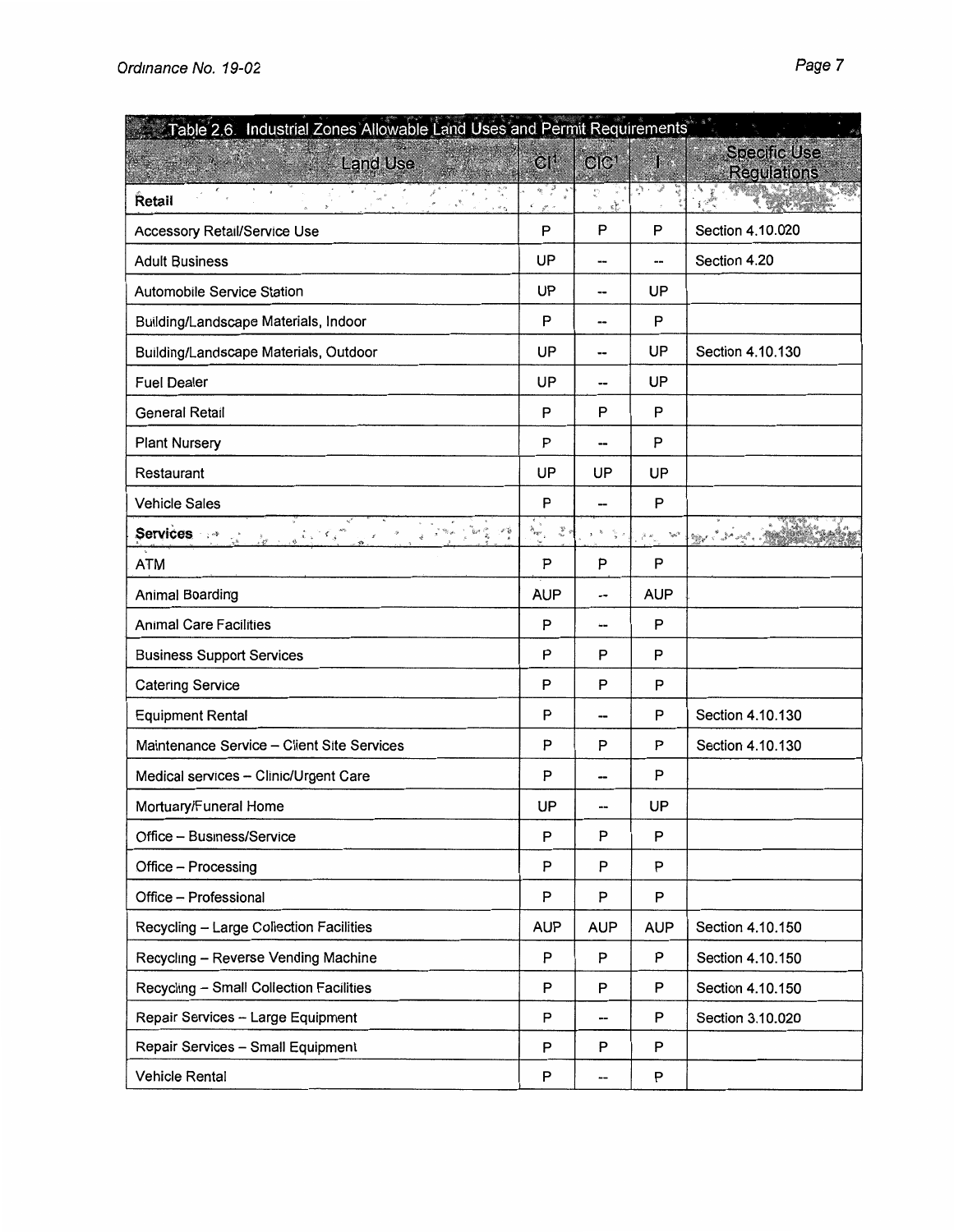| Table 2.6. Industrial Zones Allowable Land Uses and Permit Requirements                                                     |            |                  |    |                                           |
|-----------------------------------------------------------------------------------------------------------------------------|------------|------------------|----|-------------------------------------------|
| <b>Land Use</b><br><b>CITY ASSAULT PLANT</b>                                                                                | $Cl^+$     | ClC <sup>1</sup> | 雞  | <b>Specific Use</b><br><b>Regulations</b> |
| Vehicle Repair & Services                                                                                                   | <b>AUP</b> |                  | P  | Section 4.10 130                          |
| Transportation & Infrastructure                                                                                             | $\sim 8.5$ |                  |    |                                           |
| <b>Freight Terminal</b>                                                                                                     |            |                  | UP |                                           |
| <b>Parking Facility</b>                                                                                                     | UP         | UP               | UP |                                           |
| <b>Telecommunication Facility</b>                                                                                           | UP         | UP               | UP | Section 4.40                              |
| <b>End Note</b><br>1. Projects located in the Coastal Zone may require a Coastal Development Permit (See Section 6.20.040). |            |                  |    |                                           |
| Legend                                                                                                                      |            |                  |    |                                           |
| P<br>Permitted Use                                                                                                          |            |                  |    |                                           |
| <b>AUP</b><br>Administrative Use Permit Required                                                                            |            |                  |    |                                           |
| UP<br>Use Permit Required                                                                                                   |            |                  |    |                                           |
| Use Not Allowed                                                                                                             |            |                  |    |                                           |

**PART 4.** Article IX Development Code, Section 2.80.020 Urban Reserve Zone Allowable Land Uses and Permit Requirements is hereby amended as follows:

## **2.80.020 Urban Reserve Zone Allowable Land Uses and Permit Requirements**

All uses shall be determined as part of the Specific Plan. Prior to adoption of the Specific Plan, the Review Authority may approve development projects that are related to agricultural uses, farmworker housing in compliance with Health and Safety Code Sections 17021.5 and 17021.6, public or quasi-public facilities, and telecommunication facilities subject to approval of a Use Permit. Prior to adoption of the Specific Plan, the Director may approve farmworker housing in compliance with Health and Safety Code Sections 17021.5 and 17021.6.

**PART 5.** Article IX Development Code, Section 2.90.030 Emergency Shelter Overlay Zone is hereby amended as follows:

## **2.90.030 Emergency Shelter Overlay Zone**

**A. Purpose.** This Section provides standards for emergency shelters within the Emergency Shelter Overlay Zone as shown in Figure 2.3.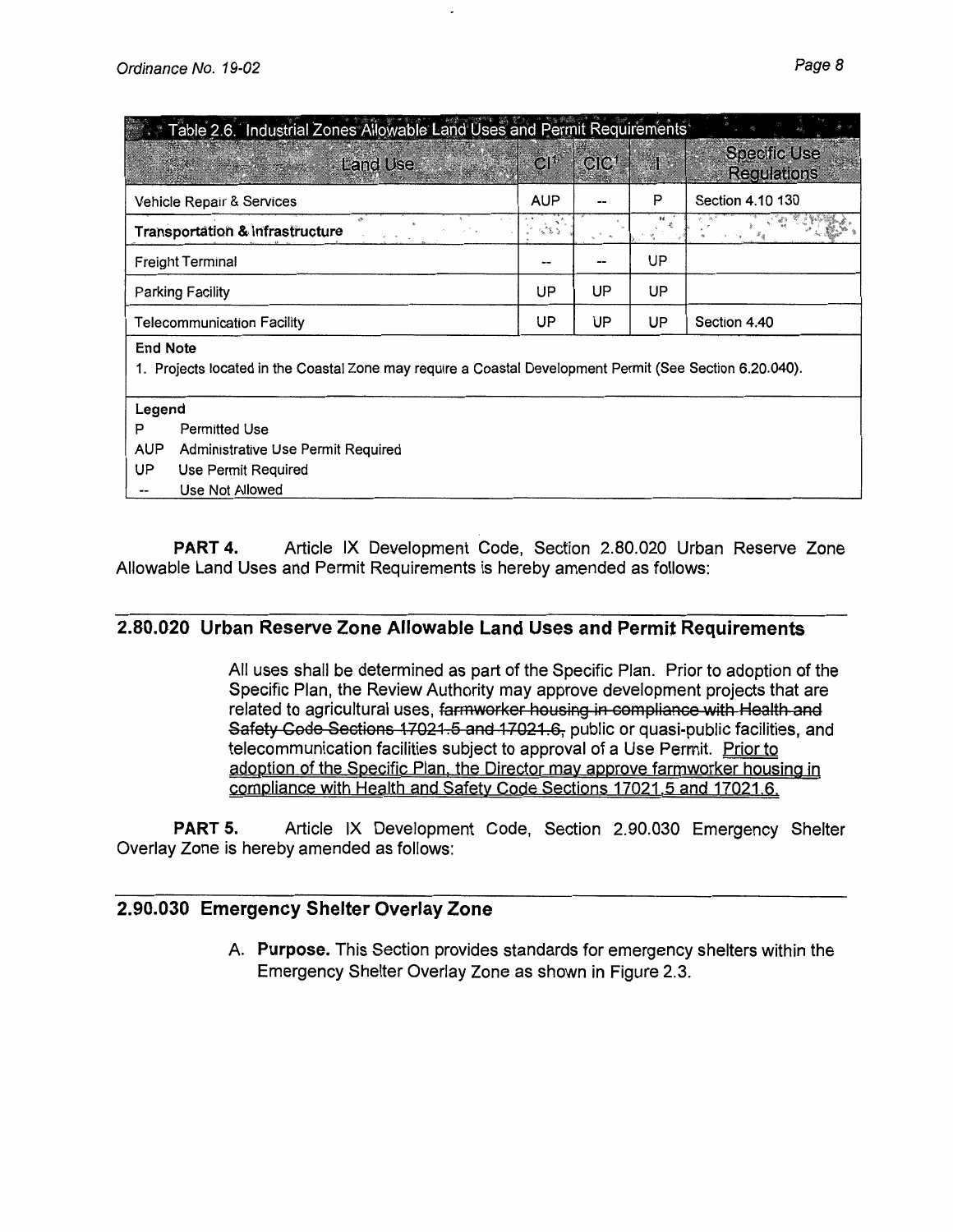

**Figure 2.3** 

- **B. Permit requirements.** Emergency shelters are permitted by right subject to the standards in this Section. In order to ensure compliance with the standards, an Administrative Development Permit shall be approved by the Director, and a Coastal Development Permit shall be required when located in the Coastal Zone.
- C. **Development standards.** An emergency shelter shall comply with the following standards:
	- 1. The shelter shall be operated by a responsible agency or organization, with experience in managing or providing social services.
	- 2. The shelter shall provide at least one qualified on-site supervisor at all times, plus one attendant for each fifty occupants.
	- 3. A shelter shall not be approved when another homeless shelter exists within 4,000 300 feet of the proposed site.
	- 4. Nearby residential neighborhoods shall be adequately buffered from potential impacts of the proposed shelter.
	- 5. Parking shall be supplied at a ratio of one vehicle space per ten beds, and one secured bicycle parking area designed to accommodate up to one bicycle per ten beds.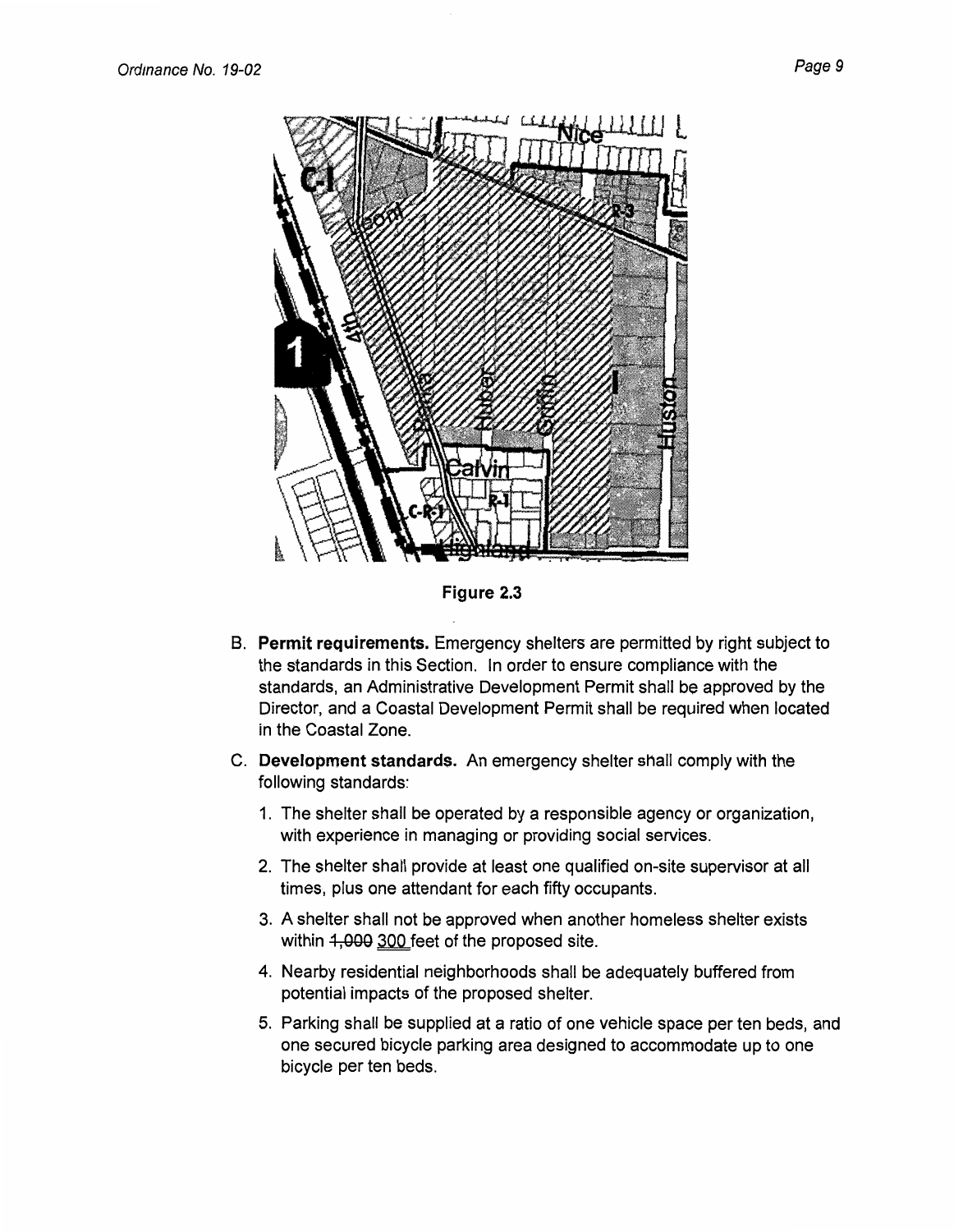- 6. Each shelter shall be limited to a maximum occupancy of 50 persons, including warming shelters and daytime facilities.
- 7. A management plan shall be required to address how the immediate sheltering needs of individuals who may be turned away from the shelter will be handled. The management plan shall establish a maximum length of time for which clients may be accommodated.

**PART** 6. Article IX Development Code, Section 4.30.040 Residential Common Area Developments, Development Standards, is hereby amended as follows:

#### **4.30.040 Development Standards**

A. The following development standards shall apply to each dwelling.

1. Minimum lot size shall be 3,500 square feet per unit.

21. Lot coverage shall not exceed 35 50 percent of the total lot area in the R2 Zone and 60 percent of the total lot area in the R3 Zone.

- a. Open Space area shall be a minimum of 35 percent of the total lot area.
- 42. Private yard area shall mean each dwelling shall have attached or contiguous to it, a patio, balcony, or private open area. For all dwelling units, 1,000 square feet or less, the minimum private open space shall be 300 square feet. For all dwelling units in excess of 1,000 square feet, an additional 30 square feet of private open space shall be added to the above minimum for each additional 100 square feet of dwelling or part thereof. The "usability" of the total open space system shall be an overriding concern of this Section in addition to meeting the minimum requirements. Yard easements may be used when in addition to the minimum requirements. They may not be used in order to meet the minimum requirement.
- 53. The minimum setbacks shall be met for the applicable zone. Additionally, within the project, there shall be a minimum of 10 feet separation between structures for detached projects.
- 64. All condominium units shall be one bedroom or more, and the minimum gross floor area of units shall be as follows: One bedroom - 700 square feet; two bedroom - 900 square feet; three bedroom - 1, 100 square feet; and for each bedroom in excess of three, an additional 200 square feet shall be added to the minimum dwelling size.
- $-75.$  Each dwelling shall have a laundry area to accommodate a washer and dryer. Common laundry facilities are prohibited.
- 8§. Each unit shall have a minimum of 200 cubic feet of exterior storage, which shall be weather-proofed and designed to provide reasonable security. Storage within a garage shall be located above the hood line.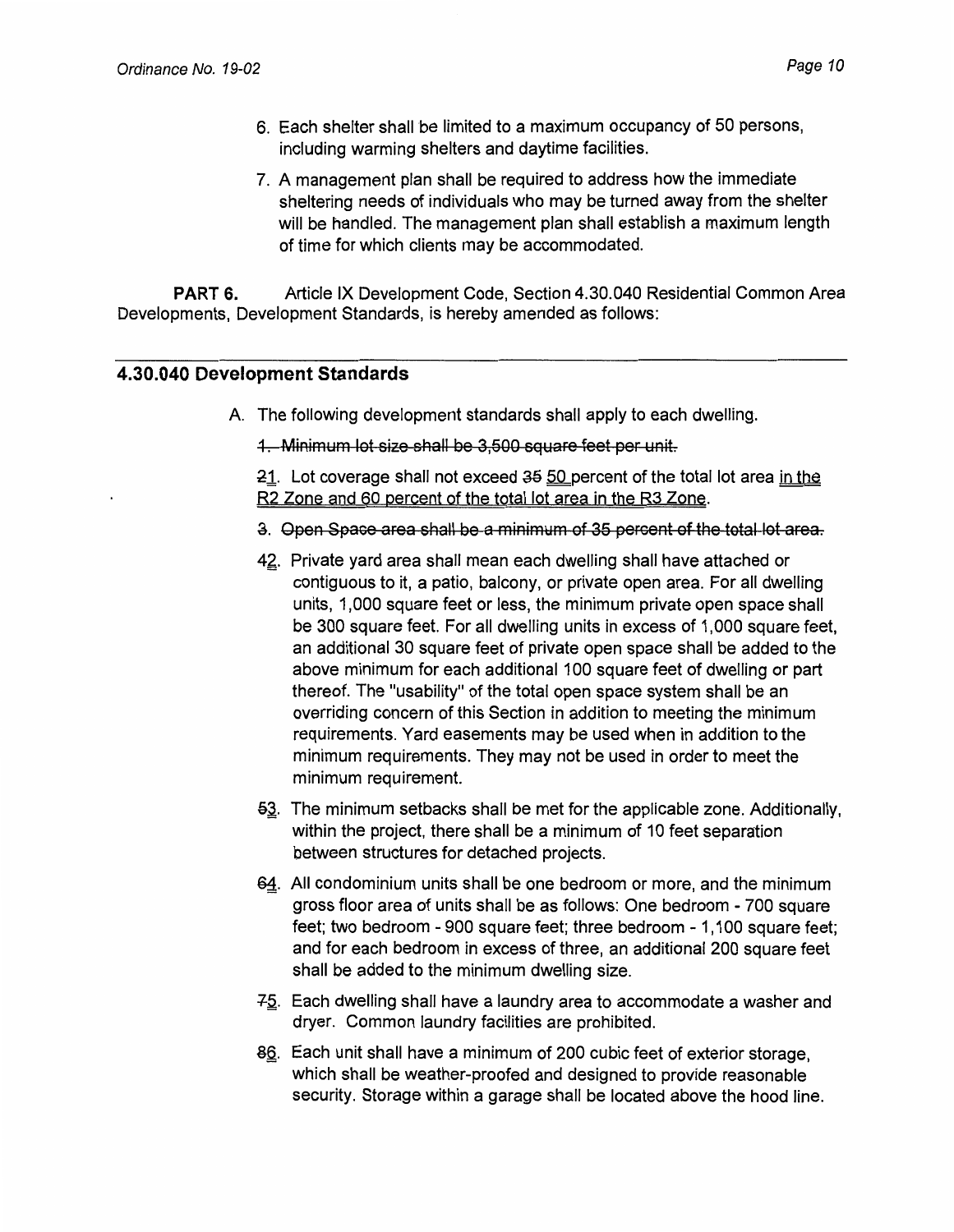- 97. All garage doors shall be roll-up type and have electric openers.
- 408. All common driveways shall be marked as fire lanes.
- 449. All perimeter fences shall be concrete or masonry, or a combination of wood and masonry. Fencing shall be provided along interior property lines and around any private or restricted patio areas in compliance with Section 3.10.020.
- 4210. Individual trash cans shall be used for each dwelling and stored in the garage or in a screened side or rear yard.

**PART 7.** Article IX Development Code, Subsection F of Section 6.20.020 Administrative Development Permit is hereby amended as follows:

## **6.20.020 Administrative Development Permit**

- **F. Findings.** The Director may approve an Administrative Development Permit only after making all of the following findings:
	- 1. The proposed development is consistent with the General Plan, this Development Code, and other City goals, policies, and standards, as applicable.
	- 2. The subject site is physically suitable in terms of design, location, operating characteristics, shape, size, and topography.

**PART 8.** Article IX Development Code, Subsection F of Section 6.20.030 Administrative Use Permit is hereby amended as follows:

## **6.20.030 Administrative Use Permit**

- **F. Findings.** The Director may approve an Administrative Use Permit only after making all of the following findings:
	- 1. The proposed development is consistent with the General Plan, this Development Code, and other City goals, policies, and standards, as applicable.
	- 3. The subject site is physically suitable in terms of design, location, operating characteristics, shape, size, and topography.

**PART 9.** Article IX Development Code, Subsection F of Section 6.20.060 Development Permit is hereby amended as follows: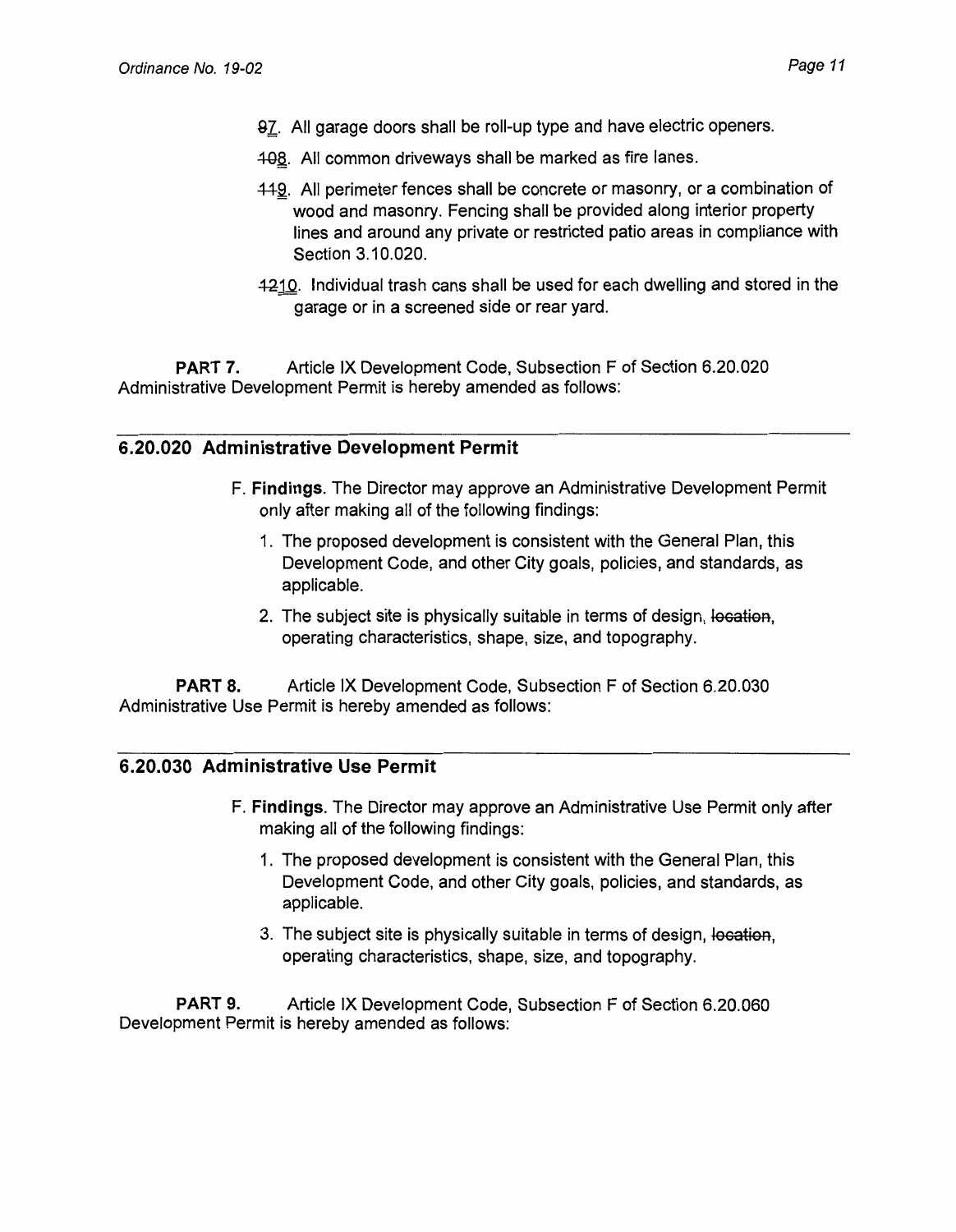## 6.20.060 Development Permit

- F. Findings. The Commission may approve a Development Permit application only after making all of the following findings:
	- 1. The proposed development is consistent with the General Plan, this Development Code, and other City goals, policies, and standards, as applicable.
	- 2. The subject site is physically suitable in terms of design, location, operating characteristics, shape, size, and topography.
	- 3. The site's suitability ensures that the type<del>, density,</del> and intensity of use being proposed will not constitute a hazard to the public interest, health, safety, or welfare.
	- 4. For development in the R1, CR1, and CPR1 zones that exceed 15 feet in height, the proposed development will not substantially obstruct views from adjacent properties.

PART 10. Article IX Development Code, Subsection F of Section 6.20.090 Use Permit is hereby amended as follows:

#### 6.20.090 Use Permit

- F. Findings The Commission may approve a Use Permit only after making all of the following findings:
	- 1. The proposed development is consistent with the General Plan, this Development Code, and other City goals, policies, and standards, as applicable.
	- 2. The subject site is physically suitable in terms of design, location, operating characteristics, shape, size, and topography.
	- 3. The type, density, and intensity of use being proposed will not constitute a hazard to the public interest, health, safety, or welfare.

PART 11. Article IX Development Code, Section 6.30.060 Time Limits and Extensions is hereby amended as follows:

#### 6.30.060 Time Limits and Extensions

- A. Time limits
	- 1. Unless a condition of approval or other provision of this Development Code establishes a different time limit, any permit or approval not exercised within 24 months of approval shall expire and become void,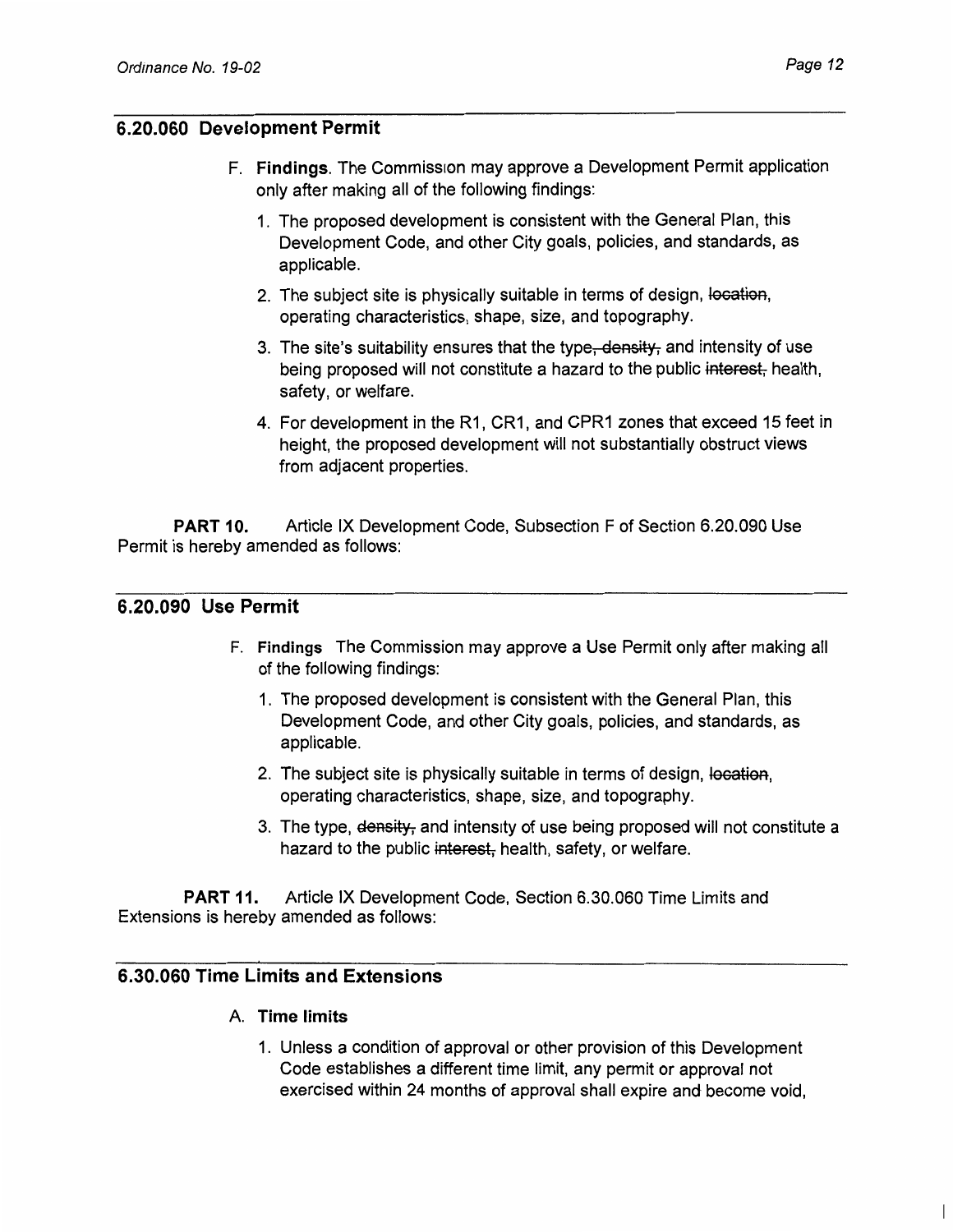except where an extension of time is approved in compliance with Subsection B.

- 2. If a development is to be constructed in approved phases, each subsequent phase shall be exercised within 24 months from the date that the previous phase was exercised, or the permit shall expire and become void, except where an extension of time is approved in compliance with Subsection B.
- 3. The permit shall not be deemed "exercised" until the applicant has substantially commenced the approved development or actually commenced the allowed use on the site in compliance with the conditions of approval.

#### 8. **Extensions**

- 1. Filing and review of request
	- a. Time for filing. The Applicant shall file an application for an extension of time with the Director before the expiration of the permit, together with the filing fee required by the City's Master Fee Schedule. The permit shall be automatically extended for 60 days. or until the application for the extension is approved, conditionally approved, or denied, whichever occurs last.
	- b. Evidence to be provided. The Review Authority shall determine whether the applicant has made a good faith effort to exercise the permit. The burden of proof is on the applicant to establish that circumstances beyond the control of the applicant (e.g., demonstrated problems with completing the acquisition of the lot, poor weather during periods of planned construction, financial circumstances, etc.) have prevented exercising the permit.
	- c. Public hearing. If the original approval required a public hearing, the Review Authority shall hold a public hearing on a proposed extension of time, after providing notice of the public hearing in compliance with Section 7.10 (Public Hearings). If the original approval did not require a public hearing, the Director may approve the extension of time.
- 2. Action on extension request.
	- a. A permit may be extended for three additional 12-month periods beyond the expiration of the original approval; provided, the Review Authority finds that there have been no changes in the conditions or circumstances of the site or development.
	- b.. If a project requires the issuance of a permit by the federal or state governments, or a local agency other than the City in order to be constructed, additional extensions may be granted beyond the extensions allowed in subsection 2.a if the review authority can make a finding the delay in the project was not caused by the Applicant's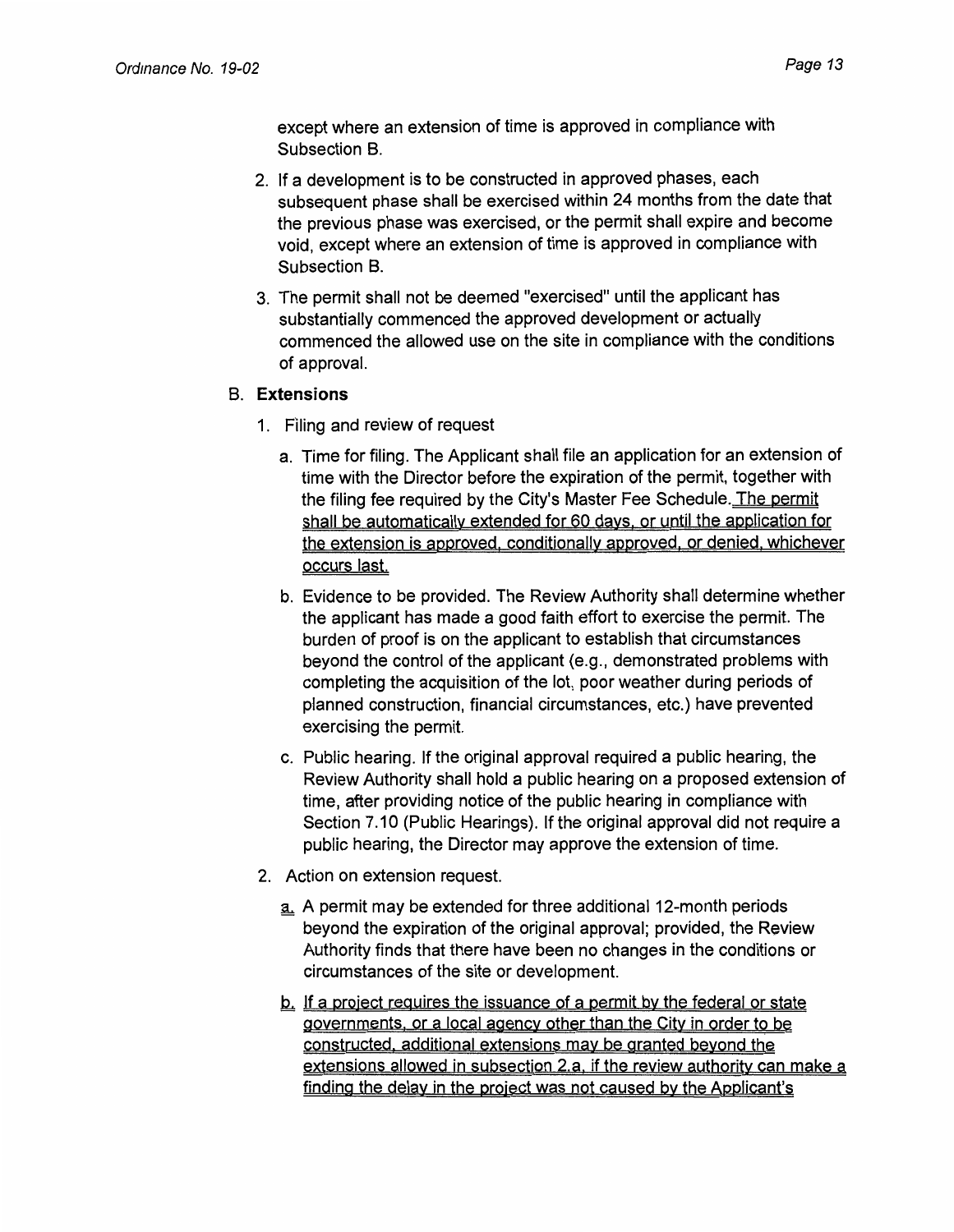actions or failure to use due diligence in pursuing the required permits necessarv to move forward with construction of the project

PART 12. Article IX Development Code, Section 9.10.020 Definitions of Specialized Terms and Phrases is hereby amended to add the following definitions as follows:

> Office. This Development Code distinguishes between the following types of offices. These do not include medical offices (see "Medical Service - Clinic/Urgent Care," and "Medical Service - Doctor Office.").

- 1. Accessory. An office facility for business administration, and/or on-site business and operations management, which is incidental and accessory to another business, sales, and/or service activity on the same site that is the primary use. These are permitted in all zones.
- 2. Business/Service. An establishment providing direct services to consumers. Examples of this use include employment agencies, elected official satellite offices, insurance agent offices, property management. real estate offices, travel agencies, utility company offices, vehicle rental/sale offices with no vehicles on site, etc. Does not include "Financial Institutions," which are separately defined.
- 3. Processing. An office-type facility characterized by high employee density, and occupied by businesses engaged in information processing, and other computer-dependent and/or telecommunications-based activities. Examples of these uses include: reservation centers, insurance claim processing, mail order and electronic commerce transaction processing, consumer credit reporting, data processing services, and telemarketing offices.
- 4. Professional. An office facility occupied by a business that provides professional services, administrative services, or is engaged in the production of intellectual property. Examples of this use include: accounting, auditing and bookkeeping services; advertising agencies; attorneys; business associations, chambers of commerce; construction contractors (office facilities only); counseling services (for medical doctors see "Medical Services- Doctor Offices"); design services including architecture, engineering, landscape architecture; educational, scientific and research organizations; financial management and investment counseling; management and public relations services; media post production services; photographers and photography studios; political campaign headquarters; psychologists; travel agencies; and, security and commodity brokers.
- 6. Visitor-Serving. An establishment that rents beach related vehicles such as ATVs or dune buggies where the equipment is stored off-site or rents beach related equipment stored on-site such as surfboards and umbrellas.

PART 13. Severability. If any section, subsection, sentence, clause or phrase of this Ordinance is for any reason held invalid by a court of competent jurisdiction, such a decision shall